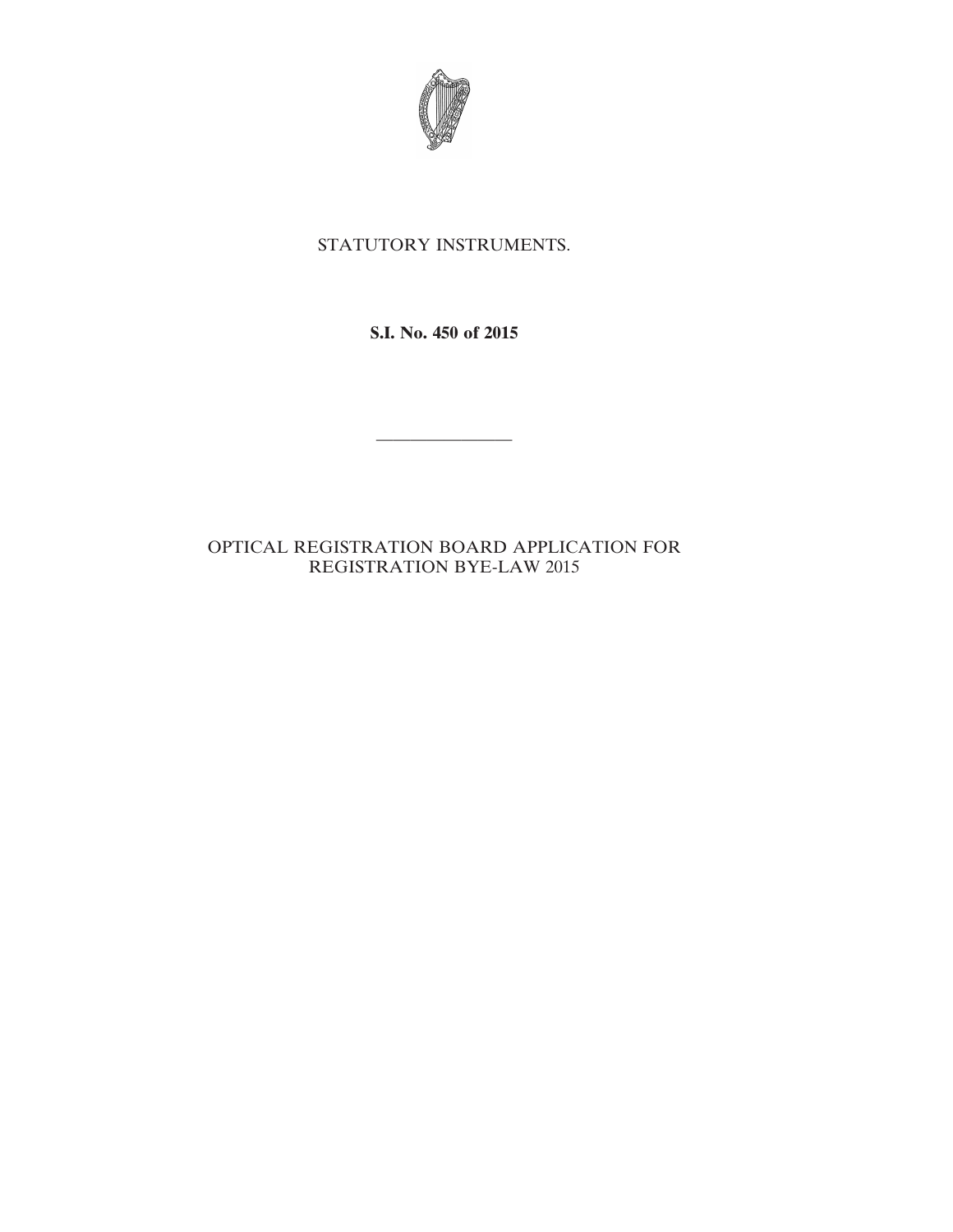## OPTICAL REGISTRATION BOARD APPLICATION FOR REGISTRATION BYE-LAW 2015

The Optical Registration Board, in exercise of the powers conferred on it by section 31 of the Health and Social Care Professionals Act 2005 (as amended), with the approval of the Health and Social Care Professionals Council, hereby makes the following bye-law:

1. (1) This bye-law may be cited as the Optical Registration Board Application for Registration Bye-Law 2015.

(2) This bye-law comes into operation on 31 October 2015.

2. In this bye-law—

"the Act" means the Health and Social Care Professionals Act 2005 (No. 27 of 2005) as amended from time to time;

"the Act of 1956" means the Opticians Act 1956;

"the Board" means the Optical Registration Board.

3. The Board has determined that a person seeking registration in a register and/or division of a register maintained by the Board shall apply to the Board by making an application in the form and containing the information set out in this bye-law, or as otherwise determined by the Board from time to time.

4. An application for registration shall:

(1) be made in writing or by electronic means on such form as is provided from time to time by or on behalf of the Board;

- (2) contain the following information:
	- (*a*) the register and/or division of the register to which the application relates;
	- (*b*) details and evidence of the applicant's personal and contact information;
	- (*c*) details and evidence of the applicant's qualification(*s*) in reliance upon which the application is made, to include details and evidence of the applicant's prior registration in the Register of Optometrists or the Register of Dispensing Opticians within the meaning of the Act of

*Notice of the making of this Statutory Instrument was published in "Iris Oifigiúil" of* 23*rd October*, 2015.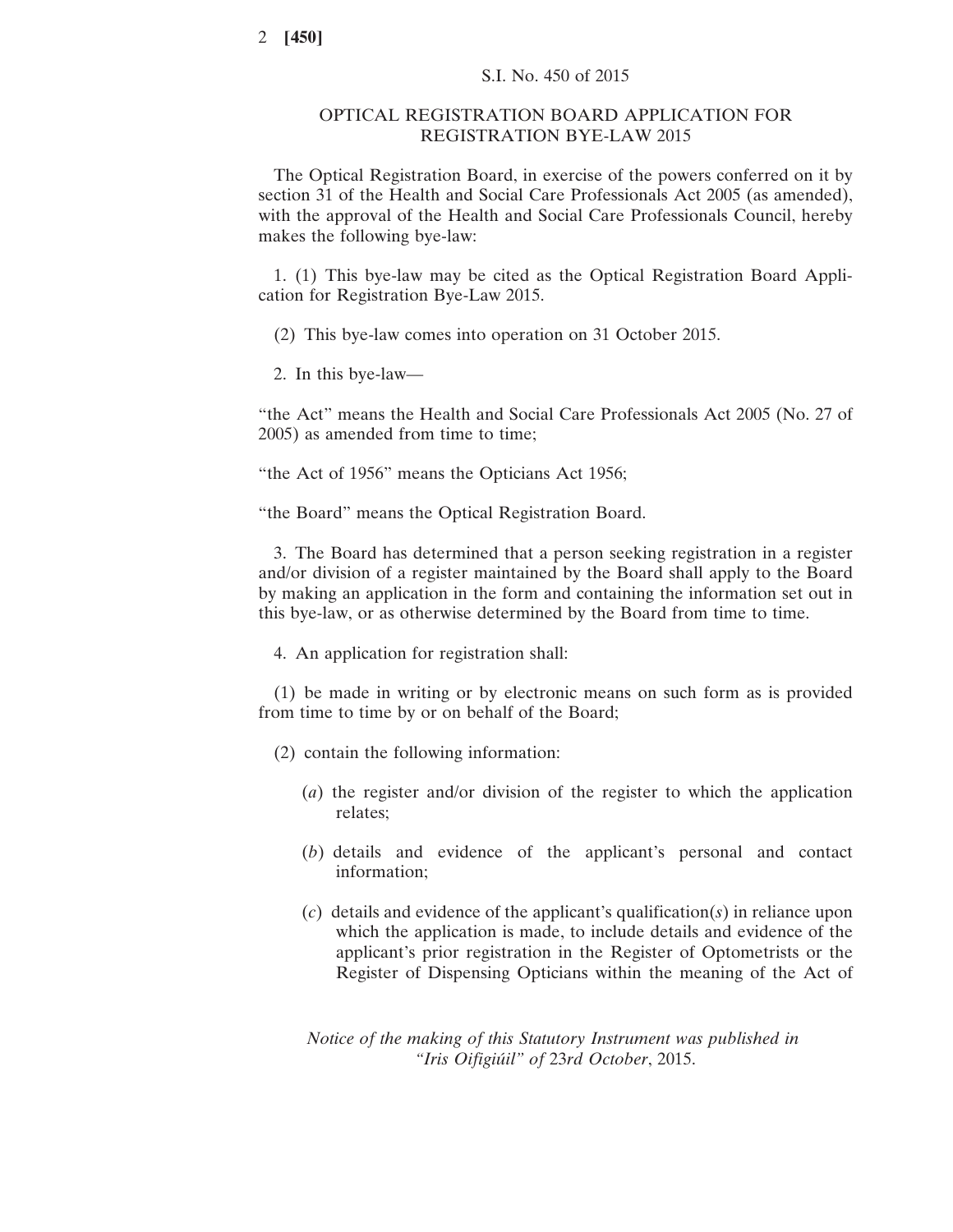1956 and/or the applicant's current registration with the Board, if applicable;

- (*d*) details and evidence sufficient to satisfy the Board of the applicant's:
	- (i) career and employment history;
	- (ii) proof of practice in their profession (where applicable);
	- (iii) membership of professional/regulatory bodies (where applicable);
	- (iv) professional business operations (where applicable); and
	- (v) knowledge of the English or Irish language necessary for practising their profession in the State (where applicable);
- (*e*) details of health and character in a format satisfactory to the Board, for the purposes of assisting the Board's consideration of the applicant as a fit and proper person to engage in the practice of the profession; and
- (*f*) any other information that the Board may deem necessary for the purpose of Section 37 of the Act;
- (3) be completed, signed and dated by the applicant;
- (4) be accompanied by:
	- (*a*) the following proof and verification of identity:
		- (i) a certified copy of the applicant's valid passport or such suitable alternative proof of identity as the Board may from time to time determine;
		- (ii) details of the applicant's personal public service number (PPSN); and
		- (iii) such other proof or verification of identity that the Board may deem necessary;
	- (*b*) the application fee prescribed by Council under Section 18 of the Act;
	- (*c*) a completed statutory declaration;
	- (*d*) either:
		- (i) a fully completed and signed Garda Vetting form permitting An Garda Síochána to furnish the Board with either a statement that there are no convictions registered against the applicant or a statement of all convictions and/or prosecutions, successful or not, pending or completed, in the State or elsewhere as the case may be; or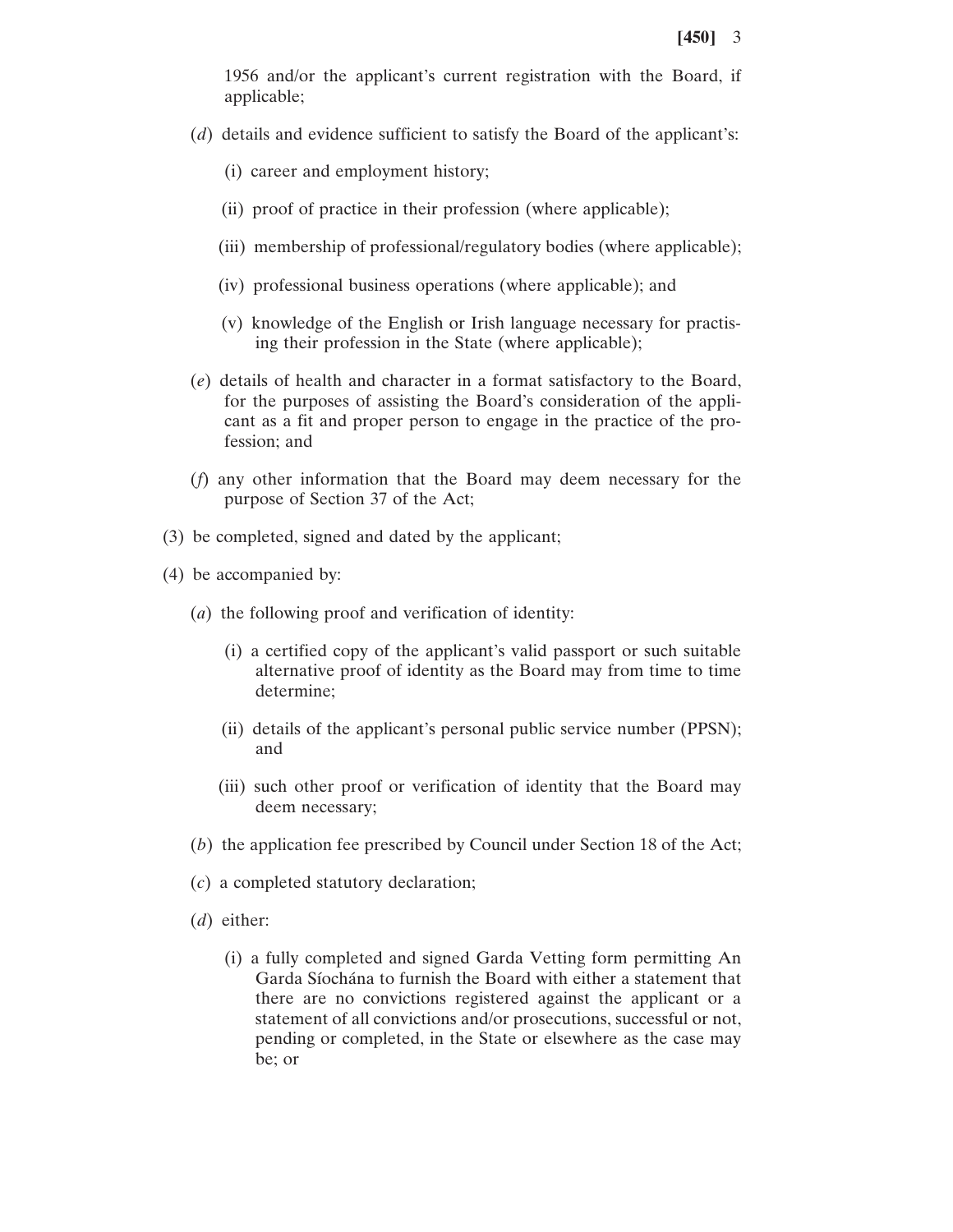- 4 **[450]**
- (ii) a fully completed and signed application for vetting disclosure (within the meaning of the National Vetting Bureau (Children and Vulnerable Persons) Act 2012 (No. 47 of 2012)) permitting An Garda Síochána to furnish any and all information lawfully permitted; and
- (*e*) in the case of applicants who have lived outside of the State for such periods of time as the Board may specify, a certified copy of police clearance from the jurisdictions of previous residence (or such jurisdictions as the Board may deem appropriate) and/or such other information as the Board may from time to time determine in respect of such periods; and
- (5) be sent or delivered to the Registrar of the Board.

5. An applicant shall comply with such requirements of the Board in respect of education, training and continuing professional development as may apply from time to time.

6. An applicant who wishes to resume the practice of the profession, including insofar as the practice of a profession concerns the practice of the profession in the Contact Lenses Division of the Register of Dispensing Opticians, after not having practised the profession in the area of the profession now confined to persons registered in that division of the Register of Dispensing Opticians and previously confined to registrants in the Register of Dispensing Opticians within the meaning of the Opticians Act 1956 with entitlement to fit contact lenses or at all, for such period as the Board may specify, shall comply with such criteria or conditions as the Board may specify from time to time for the purposes of section  $31(1)$ (fa) of the Act.

L.S.

GIVEN under the seal of the Optical Registration Board 21 October 2015.

PETER McGRATH, Chairperson, Optical Registration Board.

and

OWEN BLEE, Member, Optical Registration Board.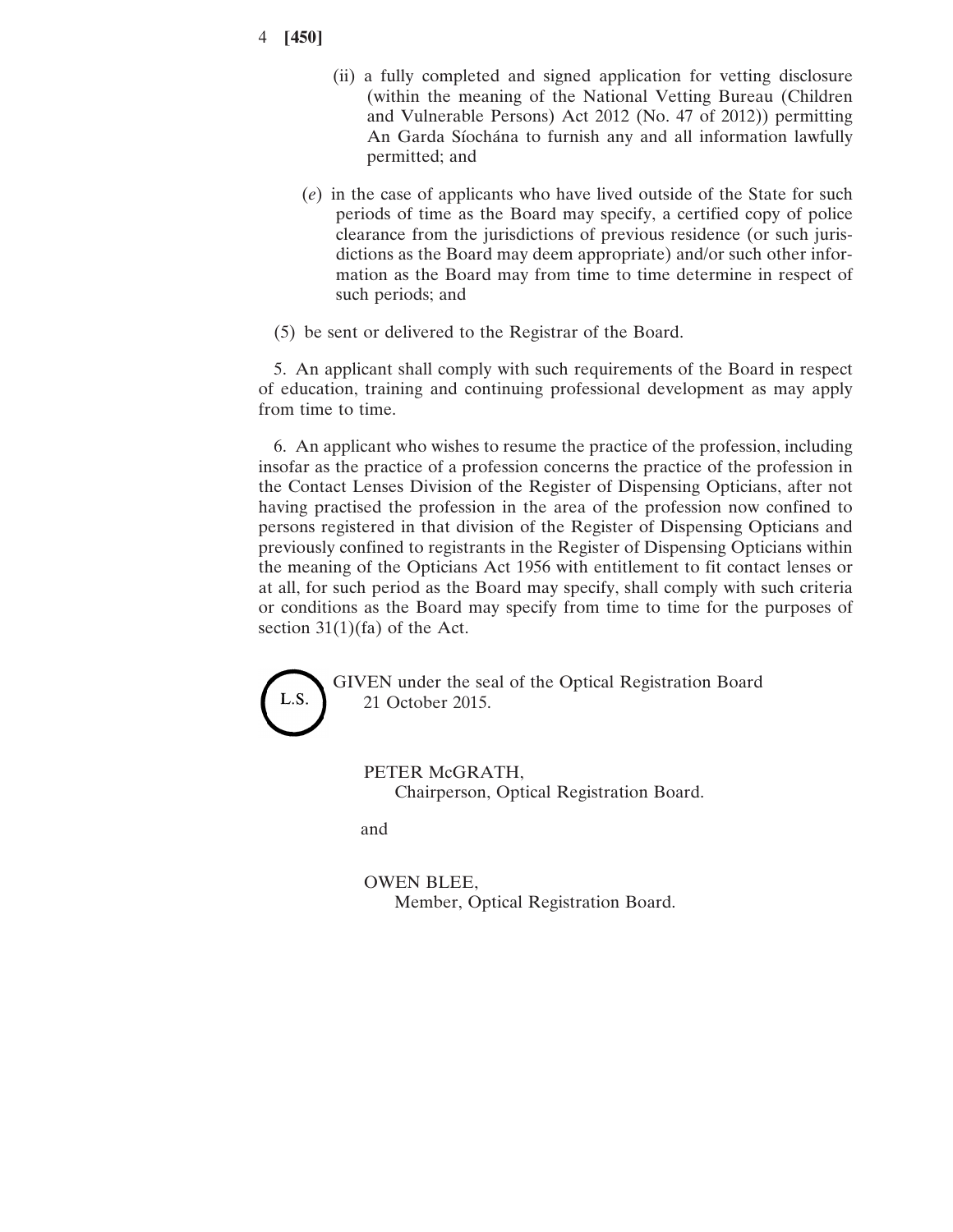**[450]** 5

## EXPLANATORY NOTE

*(This note is not part of the bye-law and does not purport to be a legal interpretation).*

This bye-law details the form and information to be contained in an application to the Optical Registration Board for registration in a register and/or division of a register maintained by the Optical Registration Board.